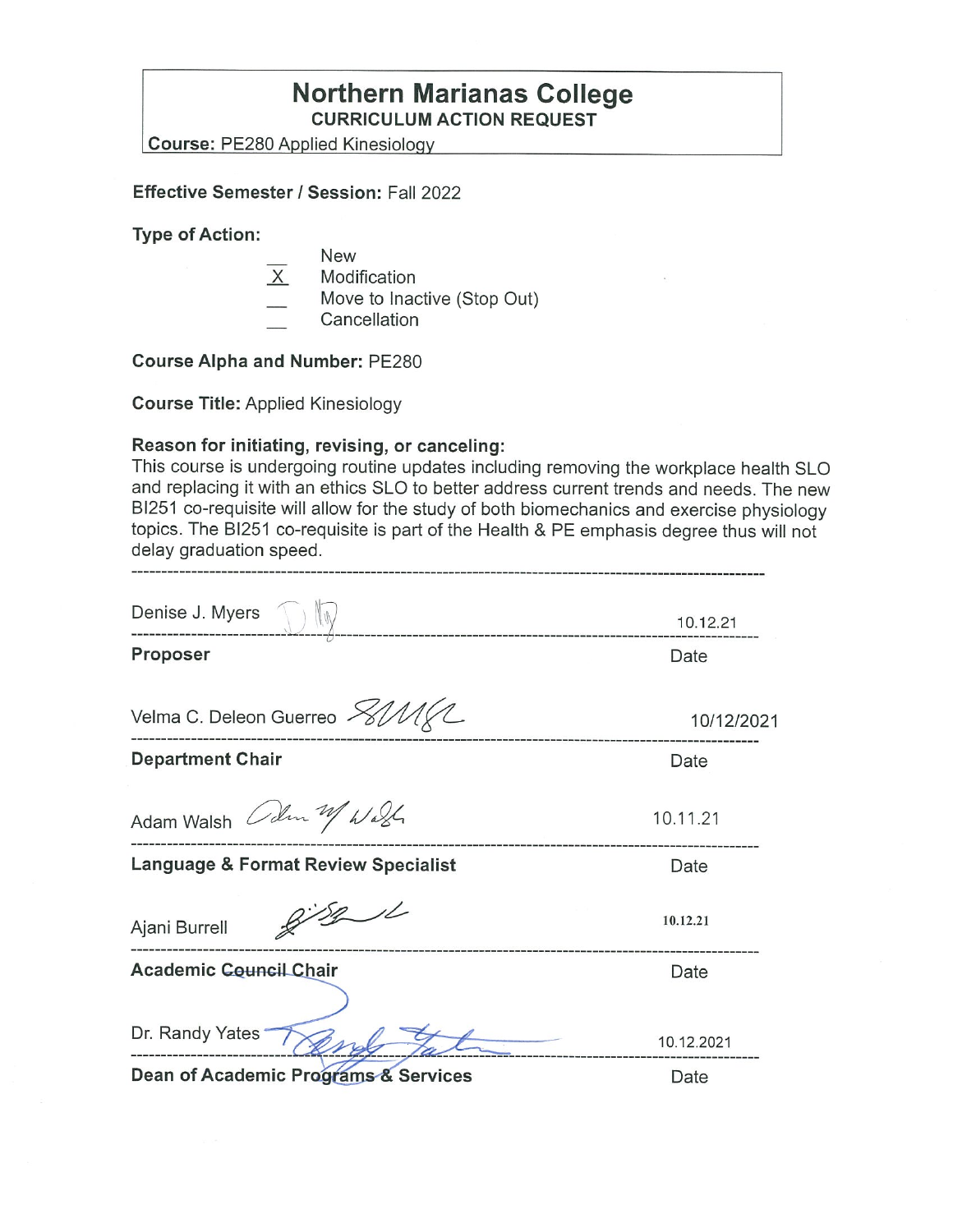**Course:** PE280 Applied Kinesiology

### **1. Department**

Science, Mathematics, Health and Athletics

## **2. Purpose**

PE 280 introduces students to the discipline of kinesiology and to kinesiology professions. This course will satisfy a PE credit for NMC General Education requirement and is a requirement for Liberal Arts Health & PE degree emphasis.

## **3. Description**

## **A. Required/Recommended Textbook(s) and Related Materials**

Required:

Murray, Tinker D., et al. Foundations of Kinesiology a Modern Integrated Approach. Cengage, 2019.

Recommended: NIA

### **B. Contact Hours**

- **1. Lecture:** 3 per week/ 45 per semester
- **2. Lab:** NIA
- **3. Other:** Shadowing for 2 per term

## **C. Credits**

- **1. Number:** 3
- **2. Type:** Regular Degree Credits

### **D. Catalogue Course Description**

This course is designed to introduce students to the discipline of kinesiology and introduce them to kinesiology professions. Kinesiology is the scientific study of body movements and how physical activity affects, health, behavior, community, and quality of life. This course will provide an analysis of basic principles and concepts related to motor behavior, sports and exercise psychology, biomechanics, public health, and exercise physiology. Prerequisites: HE150. Concurrent course enrollment: BI251.

### **E. Degree or Certificate Requirements Met by Course**

A passing grade of a "C" or higher in this course fulfills the Liberal Arts Degree with a Health & PE emphasis or as an elective.

## **F. Course Activities and Design**

This course will offer a variety of lectures, classroom activities, class lab activities, and career shadowing-all of which apply to the field as a general introduction to kinesiology.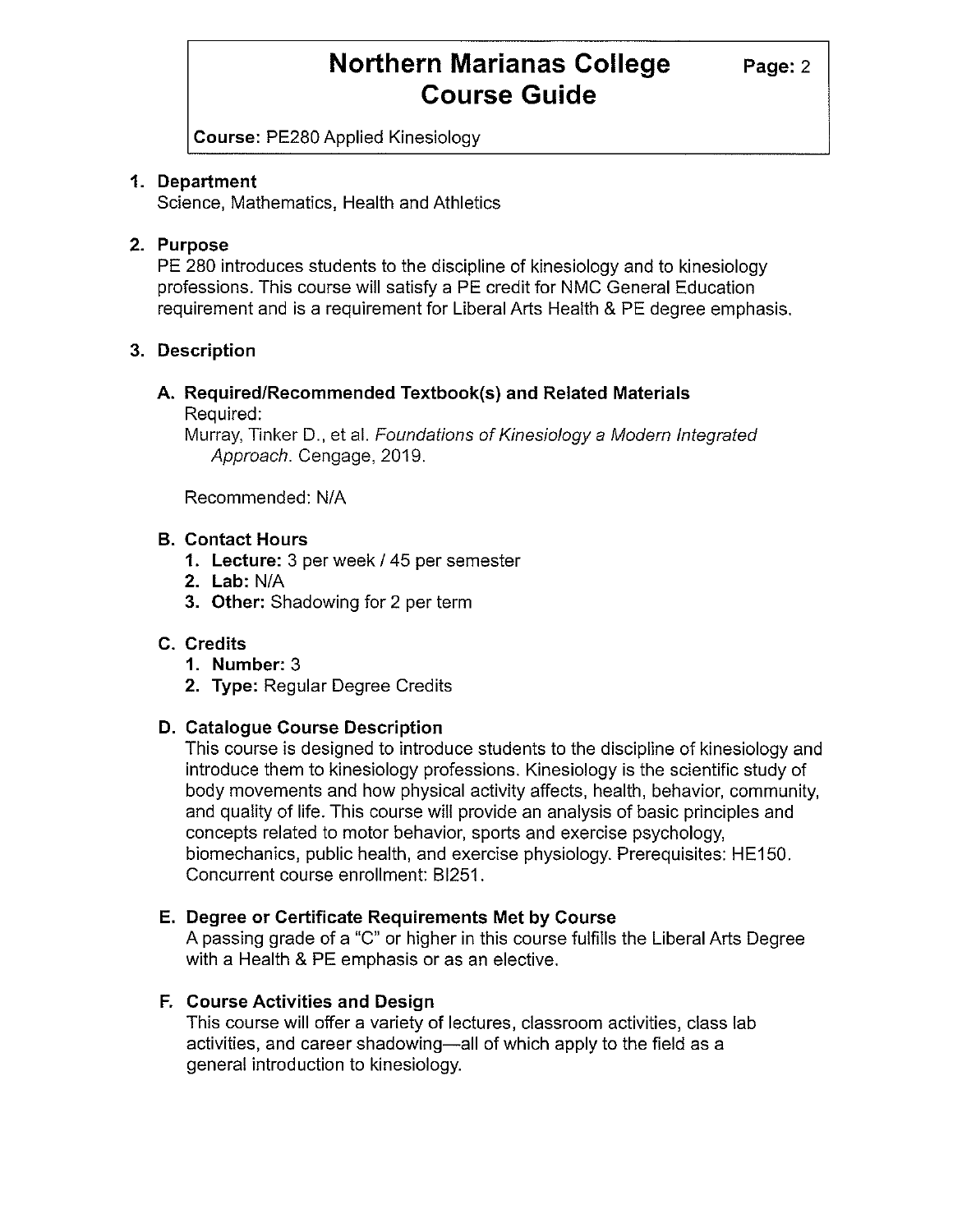**Course:** PE280 Applied Kinesiology

**4. Course Prerequisite(s); Concurrent Course Enrollment**  Prerequisites: HE150 Concurrent Course Enrollment: 81251

**Required English/Mathematics Proficiency Level(s)**  English Placement Level: None Mathematics Placement Level: None

**5. Estimated Cost of Course; Instructional Resources Needed**  Cost to the Student: Tuition for a 3-credit course and cost of the textbook.

Cost to the College: Instructor's salary

Instructional resources needed for this course include: white board and white board markers, projector, video analysis software, library references materials, access to photocopying as well as supplies for this course.

#### **6. Method of Evaluation**

Students' grades will be based on assignments, projects, tests, and career shadowing. NMC's grading and attendance policies will be followed.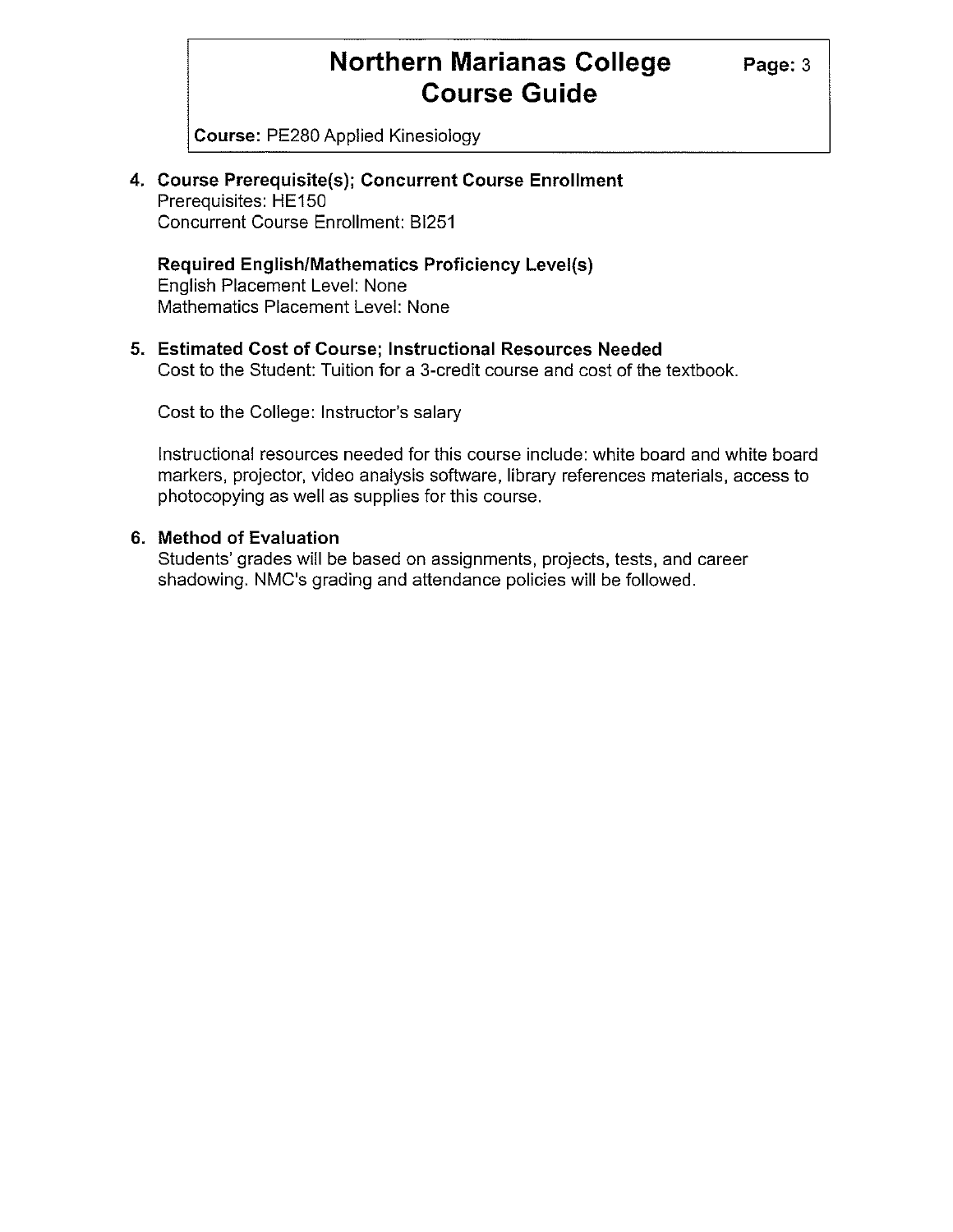**Course:** PE280 Applied Kinesiology

### **7. Course Outline**

This is a topical outline and does not necessarily indicate the sequence in which the material will be presented.

- 1.0 Introduction to Kinesiology
	- 1.1 What is kinesiology?
	- 1.2 Current trends in kinesiology
- 2.0 Scholarly Study of Physical Activity
	- 2.1 Philosophy, history, and sociology of physical activity
	- 2.2 Motor behavior
	- 2.3 Sports and exercise psychology
	- 2.4 Biomechanics
	- 2.5 Exercise physiology
	- 2.6 Public health
- 3.0 Profession in Kinesiology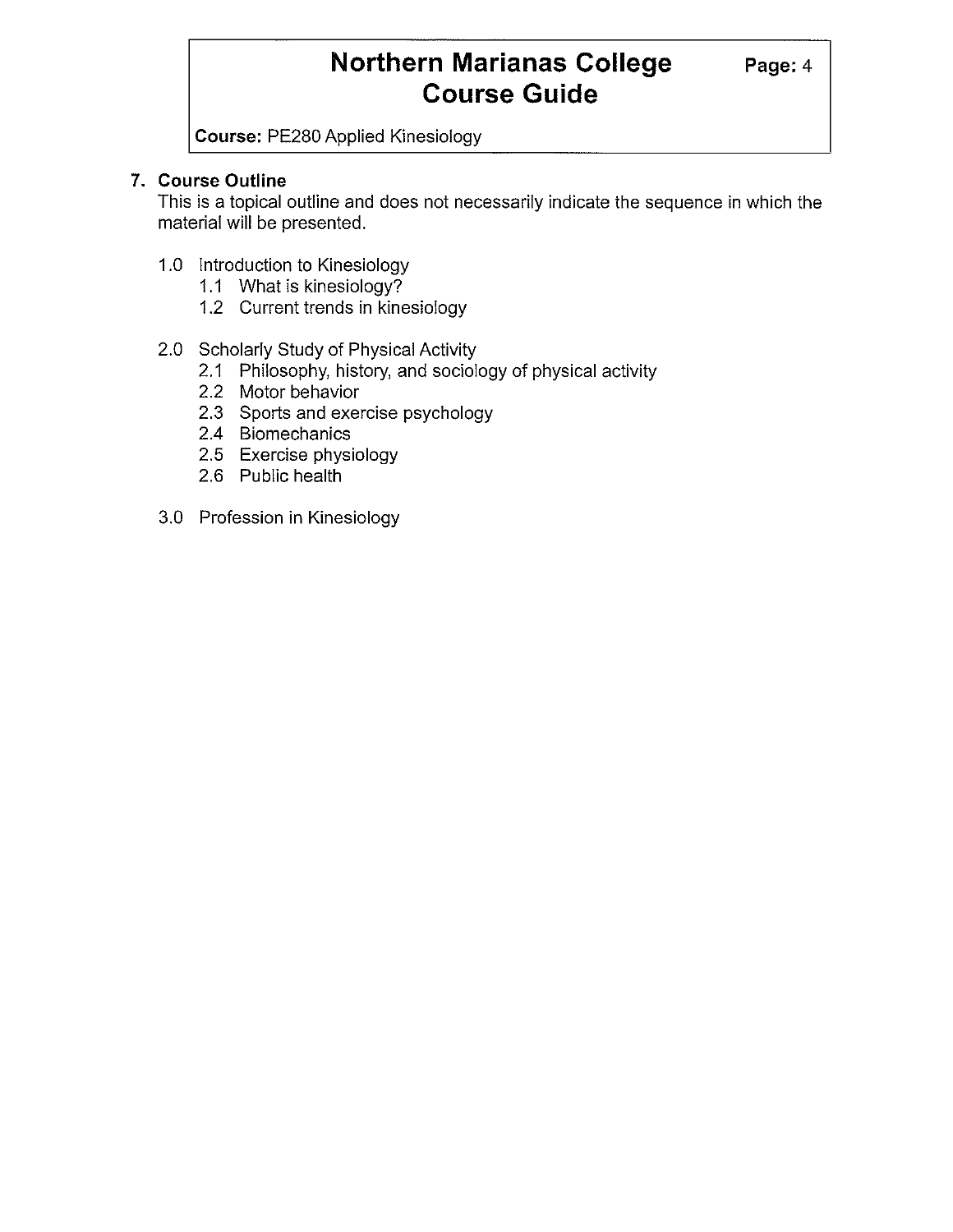**Course:** PE280 Applied Kinesiology

### **8. Instructional Goals**

The course will introduce students to:

- 1.0 Kinesiology;
- 2.0 Career possibilities in kinesiology;
- 3.0 Scientific method to study kinesiology;
- 4.0 Physical activity continuum;
- 5.0 Benefits and potential limitations of physical activity;
- 6.0 Health-related components and skill-related components of physical fitness;
- 7.0 American College of Sports Medicine (ACSM) guidelines for training programs;
- 8.0 Body composition assessment techniques;
- 9.0 Field tests assessing cardiovascular endurance, muscular strength, endurance, and flexibility; and
- 10.0 Ethics and ethical decision making as it relates to kinesiology.